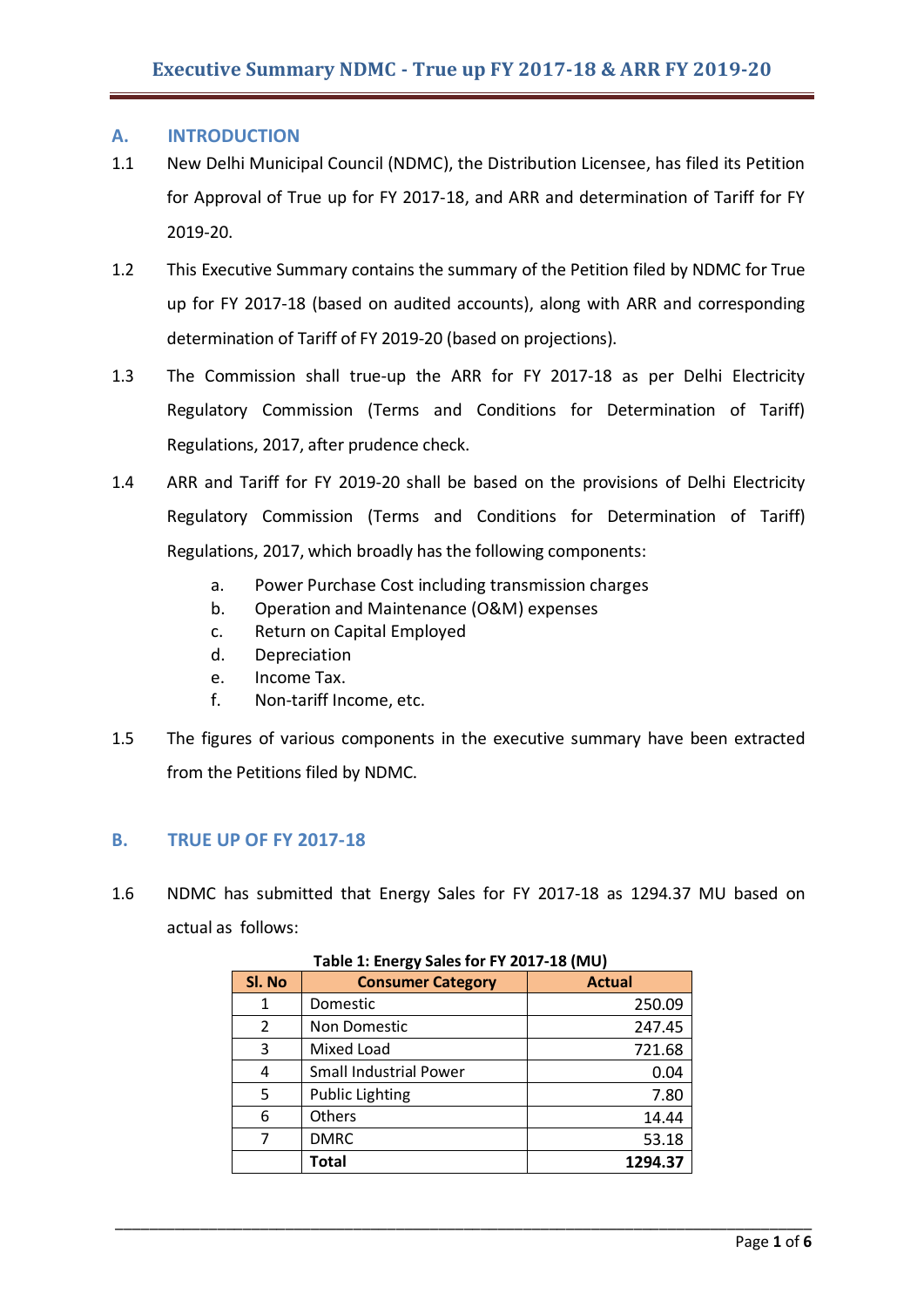1.7 The AT&C loss along-with Distribution Loss and Collection Efficiency for FY 2017-18 sought by NDMC is as follows:

| Table 2: AT&C Loss for FY 2017-18 (%) |  |
|---------------------------------------|--|
|---------------------------------------|--|

| SI. No. | <b>Particulars</b>           | Actual |
|---------|------------------------------|--------|
|         | AT&C Loss                    | 14.60  |
|         | <b>Distribution Loss</b>     | 13.81  |
|         | <b>Collection Efficiency</b> | 99 U.S |

1.8 The Power Purchase Quantum and Cost submitted by NDMC for FY 2017-18 is as follows:

| Sl. No         | <b>Particulars</b>                            | <b>Actual</b> |
|----------------|-----------------------------------------------|---------------|
| $\mathbf{1}$   | <b>Power Purchase from Central Stations</b>   | 413.91        |
| $\overline{2}$ | Interstate Transmission Losses                | 6.98          |
| 3              | Net Power Purchase from Central Stations      | 407.02        |
| 4              | <b>Power Purchase from State Stations</b>     | 883.93        |
| 5              | <b>Power Purchase from Short Term Sources</b> | 317.63        |
| 6              | Power Purchase from Renewable Sources         | 267.83        |
| $\overline{7}$ | <b>Gross Power Purchase</b>                   | 1876.42       |
| 8              | Intra State Transmission Loss                 | 12.26         |
| 9              | <b>Net Power Available at NDMC Periphery</b>  | 1864.16       |
| 10             | Sale of Surplus Power                         | 362.42        |
| 11             | <b>Net Power available for Retail sales</b>   | 1501.74       |

#### **Table3: Power Purchase Quantum for FY 2017-18 (MU)**

#### **Table 4: Power Purchase Cost for FY 2017-18 (Rs. Crore)**

| SI. No        | <b>Particulars</b>                              | <b>Actual</b> |  |
|---------------|-------------------------------------------------|---------------|--|
| 1             | <b>Gross Power Purchase Cost</b>                | 884.88        |  |
| $\mathcal{L}$ | Cost of Short term and Renewable Purchase       |               |  |
| 3             | Less Revenue from Sale of Power                 | 87.15         |  |
| 4             | Rebate on Power Purchase Cost                   | 16.39         |  |
| 5             | <b>Net Power Purchase Cost</b>                  | 781.34        |  |
| 6             | Intra state Transmission Charges                | 27.15         |  |
| 7             | Intra state Transmission Charges including SLDC | 69.47         |  |
| 8             | <b>Total Transmission Charges</b>               | 96.63         |  |
| 9             | Rebate on Transmission Charges                  | 1.99          |  |
| 10            | <b>Net Transmission Charges</b>                 | 94.64         |  |
| 11            | <b>Total Power Purchase Cost for True-up</b>    | 875.98        |  |

1.9 The O&M Expenses as considered by NDMC during FY 2017-18 is as follows:

## **Table5: O&M Expensesfor FY 2017-18 (Rs. Crore)**

| Sl. No | <b>Particulars</b>       | <b>Actual</b> |
|--------|--------------------------|---------------|
|        | <b>Employee Expenses</b> | 209.66        |
|        | A&G Expenses             |               |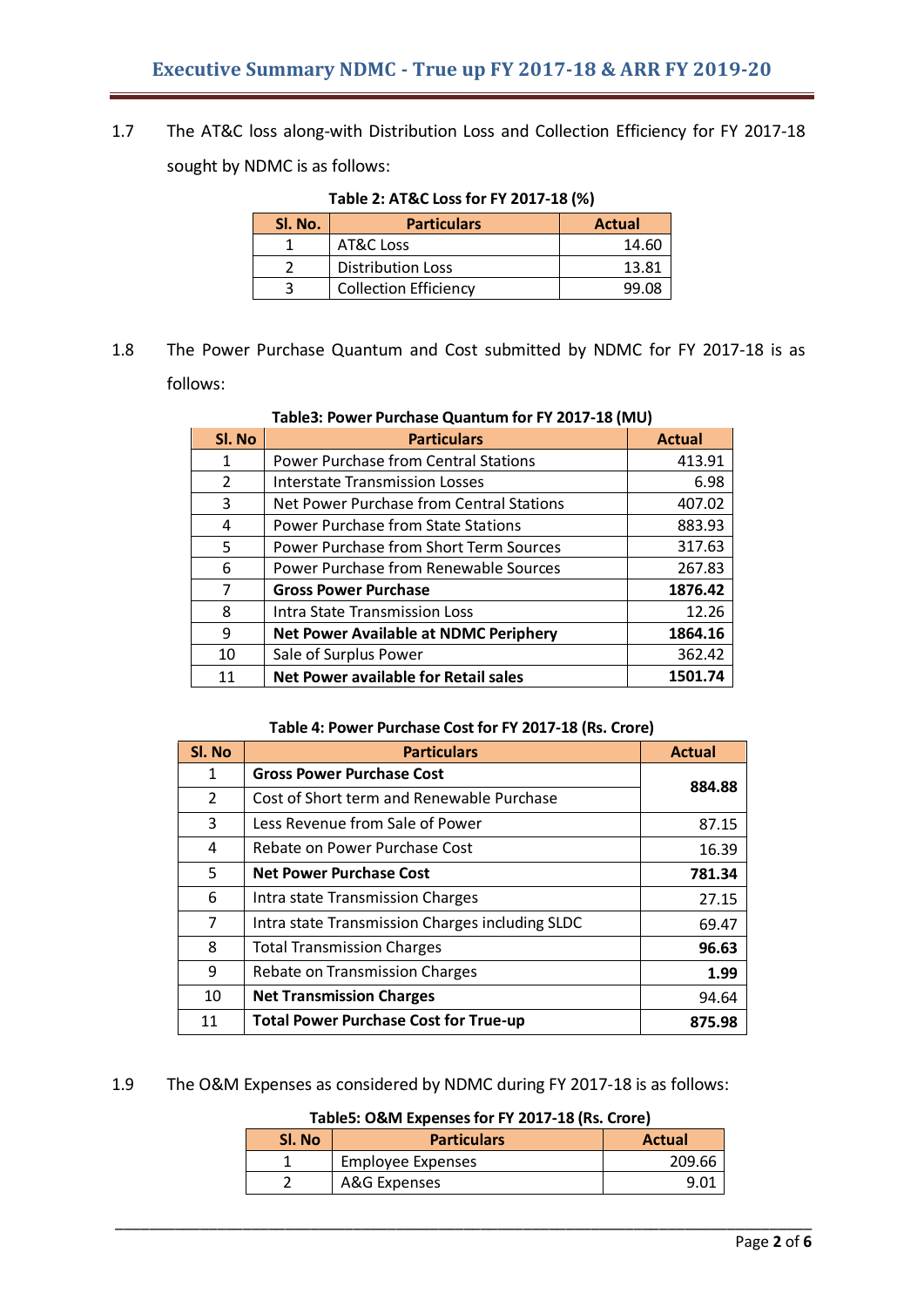| Sl. No | <b>Particulars</b>            | <b>Actual</b> |
|--------|-------------------------------|---------------|
| 3      | R&M Expenses                  | 13.45         |
| 4      | <b>Gross O&amp;M Expenses</b> | 232.13        |
|        | <b>Efficiency Factor</b>      |               |
| 6      | Less: Efficiency Improvement  |               |
|        | <b>Net O&amp;M Expenses</b>   | 232.13        |

- 1.10 NDMC has submitted that they are exempted from paying the Income Tax, therefore claim for such tax liabilities has not been proposed in the Petition.
- 1.11 The ARR claimed during FY 2017-18 is tabulated below:

#### **Table 6: ARR for FY 2017-18 assubmitted by NDMC (Rs. Crore)**

| SI. No        | <b>Description</b>                                        | <b>Actual</b> |
|---------------|-----------------------------------------------------------|---------------|
| 1             | Cost of Power purchase, including T&D Losses              | 797.73        |
| $\mathcal{P}$ | Inter-state Transmission charges                          | 27.15         |
| 3             | Intra-state Transmission charges (Including SLDC charges) | 69.47         |
|               | Rebate on Timely payments                                 | $-18.39$      |
| 4             | Net Operation & Maintenance (O&M)                         | 232.13        |
| 5             | Depreciation                                              | 33.76         |
| 6             | Administrative Dept. & Civil Eng. Dept.                   | 45.37         |
| 7             | <b>RoCE</b>                                               | 57.09         |
| 8             | Income Tax                                                |               |
| 9             | Less: Non-Tariff Income                                   | 3.89          |
| 10            | <b>Aggregate Revenue Requirement</b>                      | 1240.43       |

1.12 The Revenue Surplus/(Gap) for FY 2017-18 is as follows:

## **Table 7: Revenue (Gap) for FY 2017-18 (Rs. Crore)**

| Sl. No | <b>Particulars</b>            | <b>Actual</b> |
|--------|-------------------------------|---------------|
|        | ARR                           | 1240.43       |
|        | Revenue Available Towards ARR | 1116.03       |
|        | <b>Revenue(Gap)/Surplus</b>   | $-124.40$     |

# **C. Aggregate Revenue Requirement for FY 2019-20**

## **Table 8: Category-wise Energy Sales for FY 2019-20 (MU)**

| <b>Consumer Category</b> | 2017-18 | FY 2019-20<br><b>Projections</b> |
|--------------------------|---------|----------------------------------|
| Domestic                 | 250.09  | 250.09                           |
| Non Domestic             | 969.13  | 969.13                           |
| Industrial               | 0.04    | 0.04                             |
| <b>Public Lighting</b>   | 7.80    | 7.80                             |
| DMRC supply Voltage wise | 53.18   | 53.18                            |
| <b>Temporary Supply</b>  | 14.44   | 14.44                            |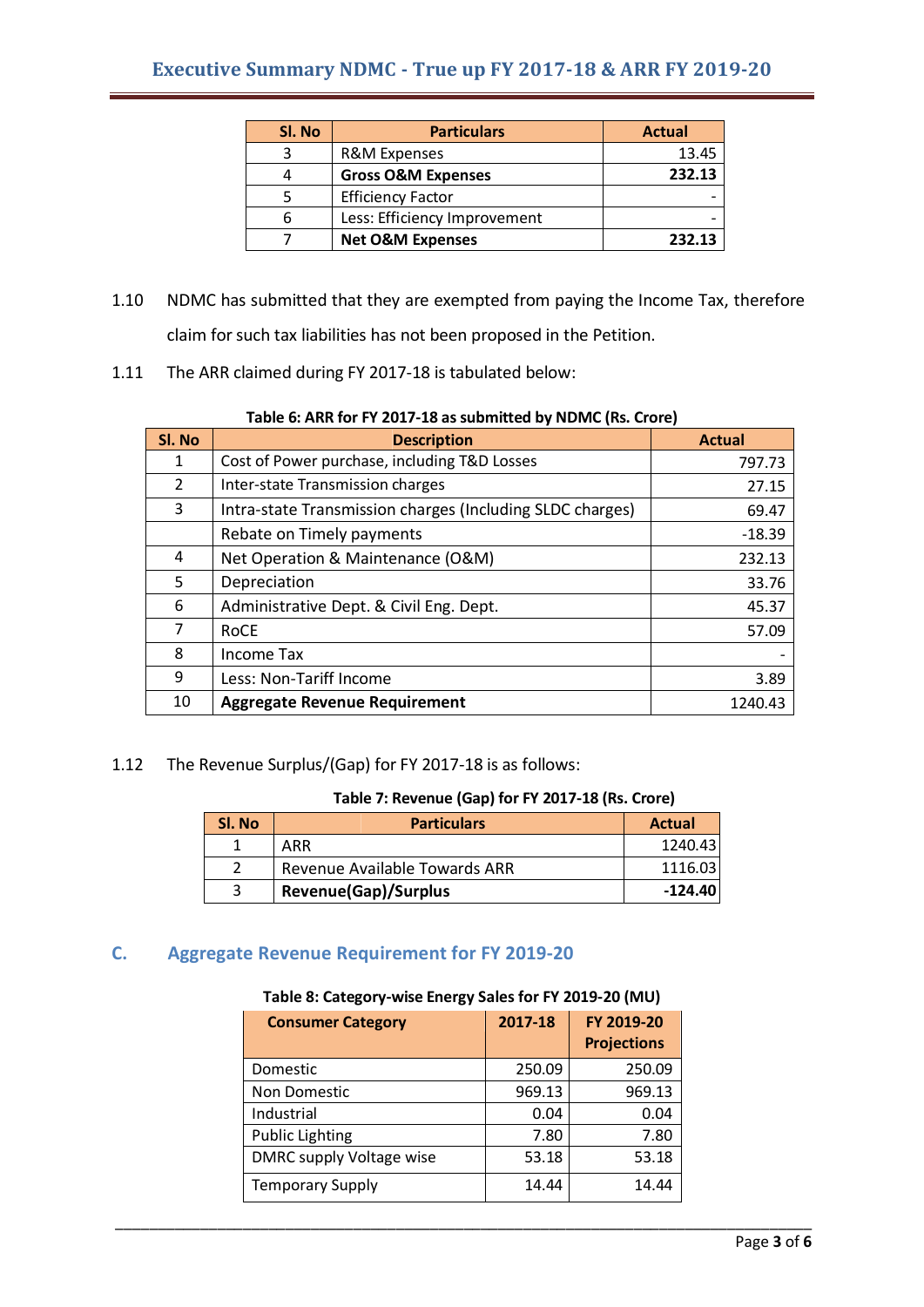| <b>Consumer Category</b> | 2017-18 | FY 2019-20<br><b>Projections</b> |
|--------------------------|---------|----------------------------------|
| Total                    | 1294.37 | 1294.37                          |

1.13 The AT&C Loss, Distribution Loss & Collection Efficiency for FY 2019-20 are as follows:

**Table 9: AT&C Loss, Distribution Loss & Collection Efficiency for FY 2019-20**

| Sl. No. | <b>Particulars</b>           | FY 2019-20 |
|---------|------------------------------|------------|
|         | Distribution Loss            | 10.00%     |
|         | <b>Collection Efficiency</b> | 99.00%     |
|         | AT&C losses                  | 10.90%     |

## 1.14 The Energy Requirement for FY 2019-20 is as follows:

#### **Table 10: Energy Requirement Projections for FY 2019-20**

| SI. No. | <b>Particulars</b>                             | FY 2019-20 |
|---------|------------------------------------------------|------------|
|         | <b>Energy Requirement</b>                      |            |
|         | Energy Sales (MU)                              | 1294.37    |
|         | Distribution Loss (%)                          | 10.00%     |
|         | Distribution Loss (MU)                         | 143.82     |
|         | Energy Required at Distribution Periphery (MU) | 1438.19    |

#### 1.15 The Energy Balance for FY 2019-20 is as follows:

## **Table 11: Energy Balance Projections for FY 2019-20 (in MU)**

| SI. No.       | <b>Particulars</b>                                                | FY 2019-20 |
|---------------|-------------------------------------------------------------------|------------|
| A             | <b>Energy Requirement</b>                                         |            |
| 1             | <b>Energy Sales</b>                                               | 1294.37    |
| $\mathcal{P}$ | Distribution Loss (%)                                             | 10.00%     |
| 3             | Distribution                                                      | 143.82     |
| 4             | <b>Energy Required at Distribution Periphery</b>                  | 1438.19    |
| B             | <b>Energy Availability</b>                                        |            |
| $\mathbf{1}$  | Power Purchase from CGS outside the State                         | 413.91     |
| $\mathcal{P}$ | Power Purchase from within the State                              | 785.94     |
| 3             | Renewable Energy Procurement for Non-Solar RPO<br>(including MSW) | 179.87     |
| 4             | Renewable Energy Procurement for Solar RPO                        | 4.71       |
| 5             | Purchase/(Sale) from Short Term and Bilateral Sources             | 69.38      |
| 6             | <b>Gross Power Purchase Quantum</b>                               | 1453.80    |
| 7             | <b>DTL Transmission losses</b>                                    | 15.62      |
| 8             | <b>Energy Available</b>                                           | 1438.19    |

## 1.16 The O&M Expenses projected for FY 2019-20 is as follows:

# **Table 12: O&M Expenses Projected for FY 2019-20 (Rs. Crore)**

| <b>Sl. No.</b> | <b>Particulars</b>       | FY 2019-20 |
|----------------|--------------------------|------------|
|                | <b>Employee Expenses</b> |            |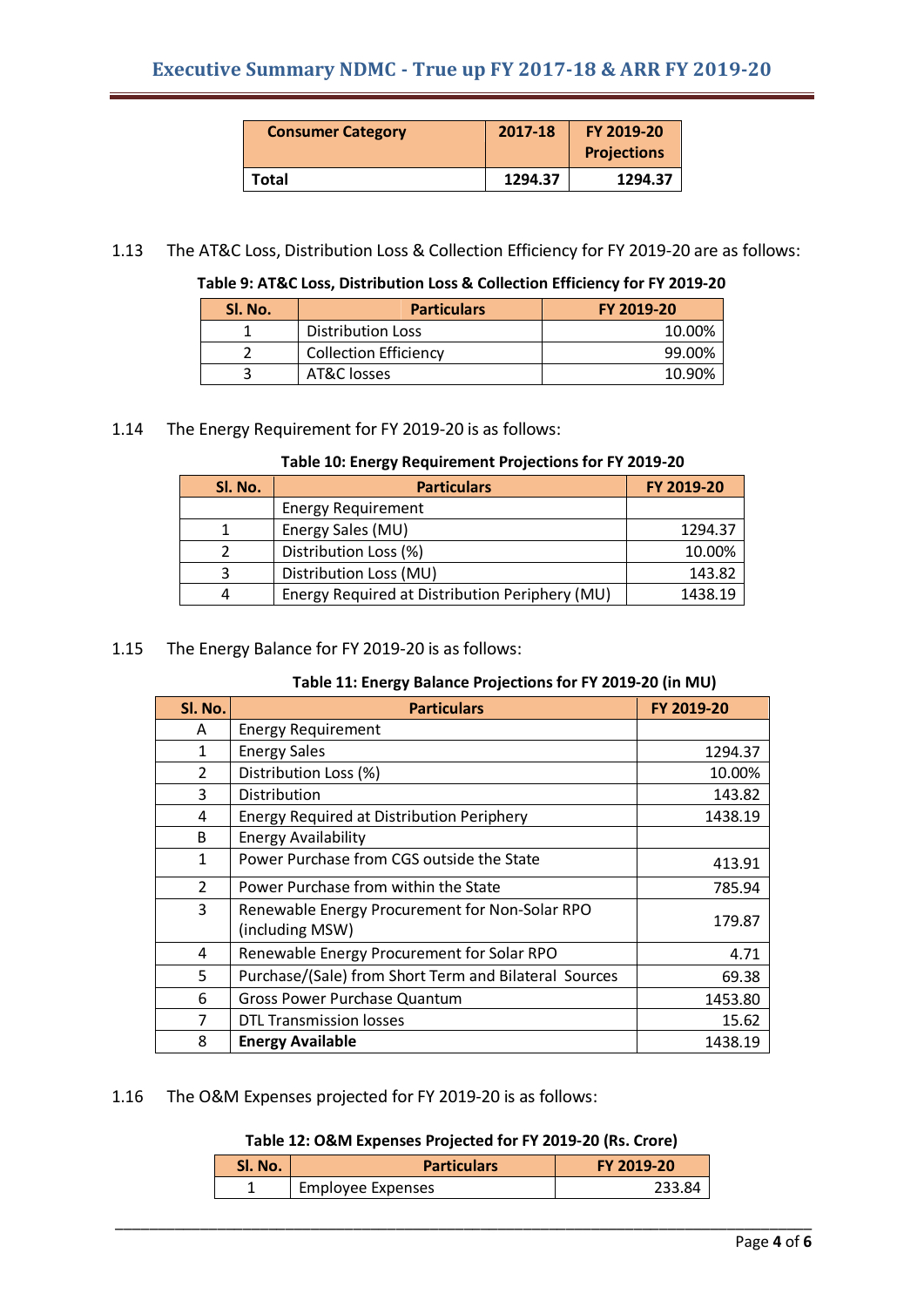| SI. No. | <b>Particulars</b>      | FY 2019-20 |
|---------|-------------------------|------------|
|         | A&G                     | 10.05      |
|         | R&M                     | 15.00      |
|         | <b>O&amp;M Expenses</b> | 258.90     |

1.17 The Non Tariff Income for FY 2019-20 is as follows:

| Table 13: Projected Non-Tariff Income for FY 2019-20 (Rs. Crore) |  |
|------------------------------------------------------------------|--|
|------------------------------------------------------------------|--|

| <b>Non-Tariff Income</b> | FY 2019-20 |
|--------------------------|------------|
| <b>Total</b>             |            |

1.18 The projected ARR & Revenue Gap for FY 2019-20 is as follows:

| Table 14: Projected ARR & Revenue Gap for FY 2019-20 (Rs. Crore) |  |  |  |  |  |  |  |
|------------------------------------------------------------------|--|--|--|--|--|--|--|
|------------------------------------------------------------------|--|--|--|--|--|--|--|

| SI. No. | <b>Particulars</b>                                       | FY 2019-20 |
|---------|----------------------------------------------------------|------------|
| 1       | Cost of power purchase, including T&D Losses             | 738.25     |
| 2       | Inter-State Transmission charges                         | 25.61      |
| 3       | Intra-state Transmission charges including SLDC charges  | 50.80      |
|         | <b>Rebate on Timely Payments</b>                         | $-16.74$   |
| 4       | Net Operation & Maintenance (O&M)                        | 258.90     |
| 5       | Depreciation                                             | 39.03      |
| 6       | Administrative Dept. & Civil Engg. Dept                  | 45.37      |
| 7       | <b>RoCE</b>                                              | 65.75      |
| 8       | Income Tax                                               |            |
| 9       | Aggregate Revenue Requirement                            | 1206.97    |
| 10      | Less: Non-Tariff Income                                  | 2.93       |
| 11      | Aggregate Revenue Requirement (9-10)                     | 1204.04    |
| 12      | <b>Revenue at Existing Tariff</b>                        | 1145.02    |
| 13      | Revenue (Gap)/Surplus for FY 2019-20 (11-12)             | (59.02)    |
| 14      | Revenue (Gap)/Surplus for FY 2017-18                     | (124.40)   |
| 15      | Total Revenue Gap to be recovered from Tariff in 2019-20 | (183.43)   |

1.19 The Tariff proposal for FY 2019-20 is as follows:

| Sl. No.        | <b>Category</b>              | <b>Energy</b><br><b>Sales</b> | Revenue at<br><b>Existing</b><br><b>Tariff</b> | <b>Average</b><br><b>Billing</b><br>Rate at<br><b>Existing</b><br><b>Tariff</b> | <b>Hike</b><br><b>Proposed in</b><br><b>Existing</b><br><b>Tariff</b> | <b>Revised</b><br><b>Revenue</b><br><b>Proposed</b> | <b>Average Billing Rate</b><br><b>As per Proposed</b><br><b>Tariff</b> |
|----------------|------------------------------|-------------------------------|------------------------------------------------|---------------------------------------------------------------------------------|-----------------------------------------------------------------------|-----------------------------------------------------|------------------------------------------------------------------------|
|                |                              | <b>MU</b>                     | <b>Rs. Crore</b>                               | Rs./kWh                                                                         | %                                                                     | <b>Rs. Crore</b>                                    | Rs./kWh                                                                |
| $\mathbf{1}$   | Domestic                     | 250.09                        | 155.63                                         | 6.22                                                                            | 16.50%                                                                | 181.31                                              | 7.25                                                                   |
| $\overline{2}$ | Non-<br>Domestic LT          | 443.17                        | 242.89                                         | 5.48                                                                            | 16.50%                                                                | 278.71                                              | 6.29                                                                   |
| 3              | Mixed Load                   | 525.96                        | 693.82                                         | 13.19                                                                           | 16.50%                                                                | 808.30                                              | 15.37                                                                  |
| 4              | Small<br>Industrial<br>Power | 0.04                          | 0.04                                           | 11.10                                                                           | 16.50%                                                                | 0.05                                                | 12.94                                                                  |

\_\_\_\_\_\_\_\_\_\_\_\_\_\_\_\_\_\_\_\_\_\_\_\_\_\_\_\_\_\_\_\_\_\_\_\_\_\_\_\_\_\_\_\_\_\_\_\_\_\_\_\_\_\_\_\_\_\_\_\_\_\_\_\_\_\_\_\_\_\_\_\_\_\_\_\_\_\_\_\_\_\_

#### **Table 15: Revenue and ABR for Existing Vs. Proposed Tariff for FY 2019-20**